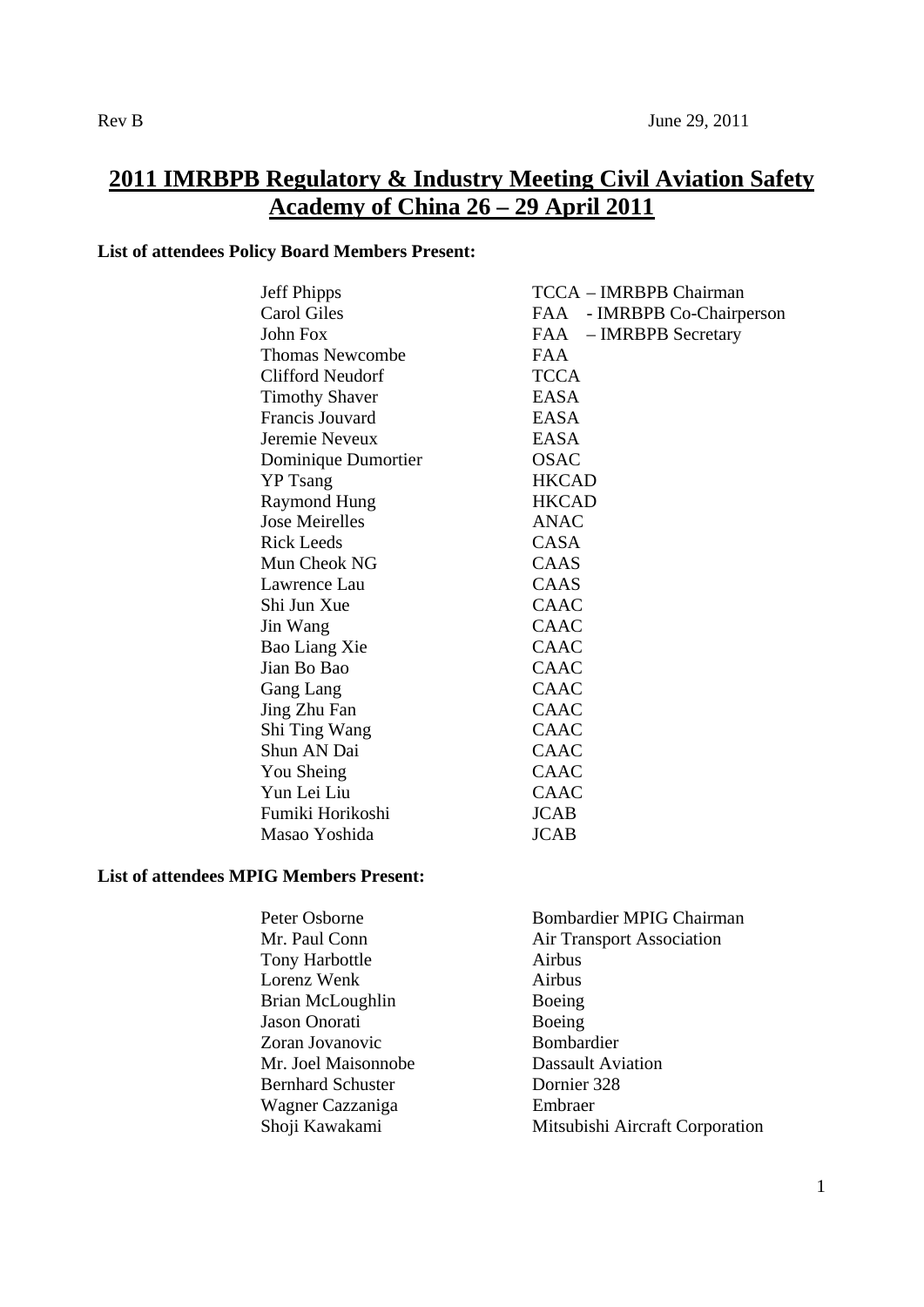Joakim Sandberg SAAB Avril Benson American Airlines Max Firouzbakht American Eagle Andrew Mcadam BAE Systems Kazuo Matsuura All Nippon Airways Xin LIU COMAC Rong Wan COMAC Jiang Sha COMAC Hui Ke Bai ACIC XAC Ying WANG AVIC XAC

## **Tuesday April 26th 2011**

## **Introduction 08:30**

- 1. Chairman welcomes all 2011 IMRBPB Meeting participants policy board (PB) members, MIPG members and other industry representatives. Gives brief overview of the meeting format.
	- Mr. Xue welcomes all members.
	- 2011 IMRBPB Meeting participants introduced themselves.
	- Both groups breakout to their respective rooms for individual meetings continued.
	- Overview of the agenda and discussed that at the end of this meeting we will be planning for the next two to three years of meetings. This will allow all parties involve to better budget for projected meetings.
	- Group pictures taken then both groups back to their breakout sessions.

# **Wednesday April 27th 2011**

## 2. **Administrative Items**

- a) Feedback from regulatory and Industry meeting.
	- Jeff Phips PB Chairman opening remarks on the agenda and meeting. The PB members had sufficient time to review and prep for the meeting. The facility and the logistics for the meeting is good, Thanks goes out to CAAC.
	- Peter Osborne MPIG Chairman stated they had two days of meetings, which gave the members a good opportunity to review open items.
	- Peter did discus the challenge of getting the IP out and in for comment and review within the 60 day time line as per the charter. Formation of IP with the time line of them being presented and posted as per the charter guidelines. Both sides will work towards this.
- b) Francis gave review of EASA web site for update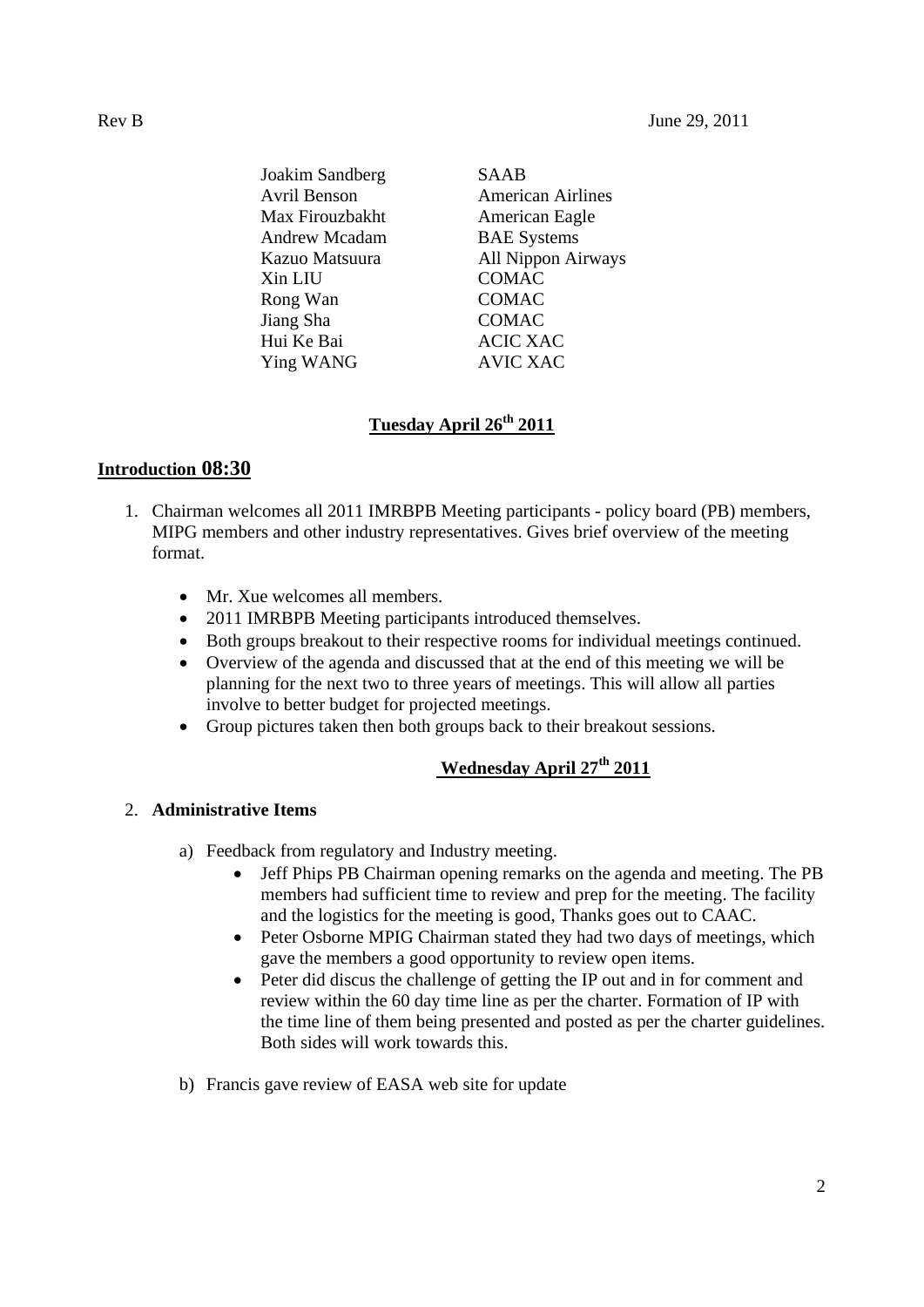- Update list of attendee's the meeting minutes will contain a list of all attendee's along with copy of all business cards supplied. Tony questions why the list is adding names of airline members as he was under the impression the list was only to be MPIG OEM members. MPIG will discuss this internally; Tony stated the ATA was to handle the list for airline members.
- Update list of contacts. Francis updated this list.
- c) 2010 IMRBPB Meeting minutes review they are accurate and accepted by the regulatory. Peter stated that MPIG had not reviewed the meeting minutes and apologized to the PB and stated that industry will have the minutes reviewed and will comment on them by the end of this meeting.
- d) Jeff request that Fox will send draft minutes to Jeff and Carol along Peter and Paul within 30 days. This will give 30 days for comment and correction if needed then to have final minutes on the EASA website within 60 days.
- e) Jeff raises question if any thing else that is not on agenda wanted to be discussed i.e. SHM Tony stats that end of the SIN 2010 meeting there is a document dealing with SHM and will be made available if needed.
- f) Tony stated that 2010-1 EASA Environmental CIP MPIG still owes some feedback to the PB.

## 3. **Action Item Review**

## **AI 08/01**, **Assess all IP for the need of completion of the Colum "NAA Implementation Reference" of IP index list and provide ref of concerned document**

- 1. Jeff gave overview on the status of the incorporation of the regulatory guidance is with this list. There is an effort by all regulatory to update their guidance material within the next few years.
- 2. This AI will remain open and take in account of all of the revised guidance; once this is done the charter will be revised.
- 3. Peter states that this might actually be beneficial; question from MPIG was will this mean that may be yearly update of guidance. Jeff stated it might.
- 4. Cliff does the FAA have ok to list other documents as incorporation by reference (IBR) within FAA documents.
- 5. Carol/John yes the FAA can reference other documents in their documents.
- 6. EASA aggress with this statement of IBR documents.
- 7. **AI remains open and a commitment by PB to make sure that decisions of this PB are incorporated into guidance. This A/I will remain open for the next few years and will be revised as needed**.
- **AI 08/03**, **Regulatory to define the proposed terms and amend the guideline as required through issue 2 of IP 44**
	- 1. Francis give update on this item, and stated that he will recover the word document and will update the document.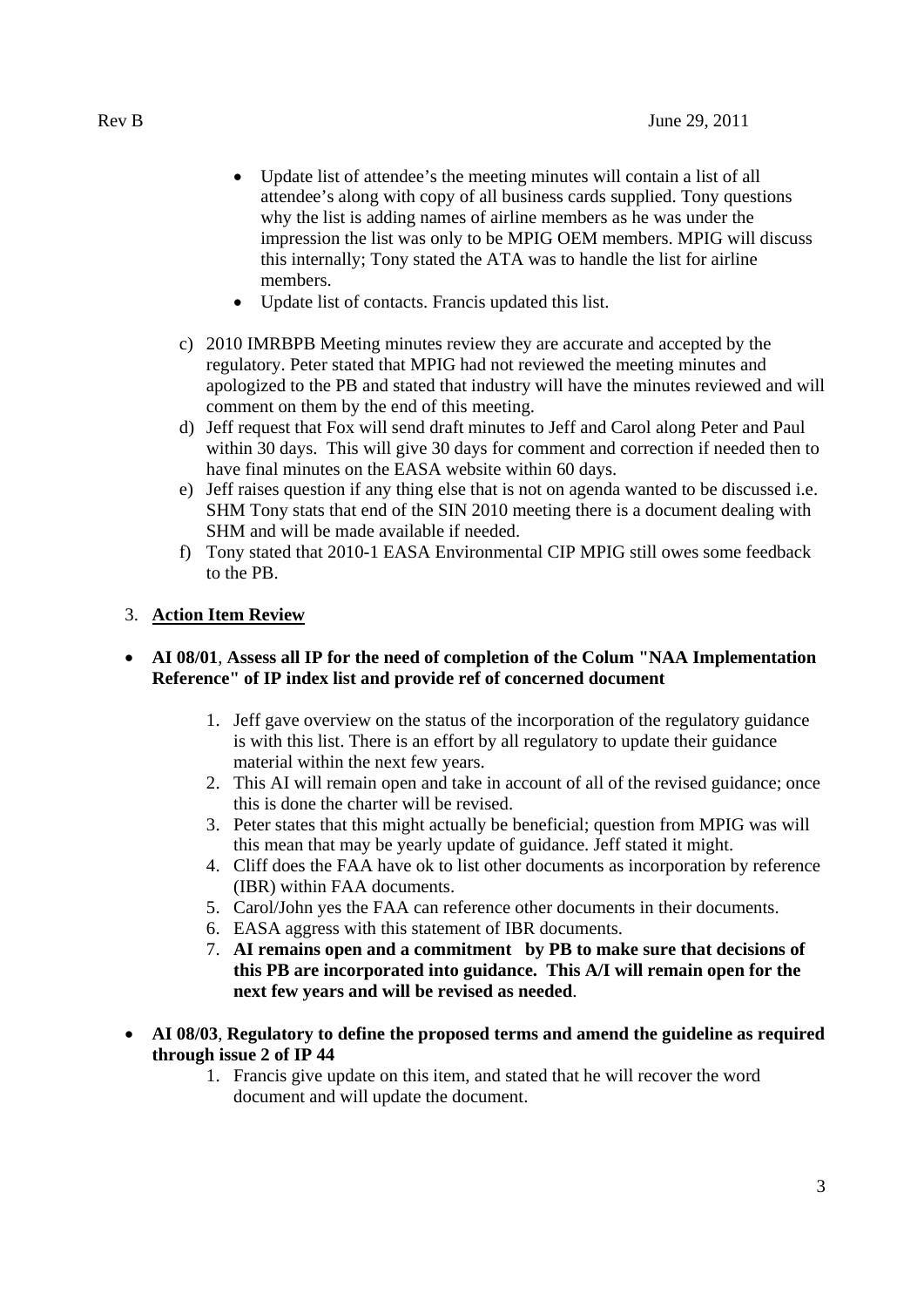- 2. Peter would like to see the document cleaned up for format before any comment changes to be incorporated, Francis will make sure that make sure rev statut bars and quality issues are in doc with new revision level 3 by June 2011.
- 3. Dominique questions about how we are going to implement the changes to the guidelines
- 4. Jeff says it not the role of the PB to mandate incorporation of changes at the NAA Level that is for the local regulatory.
- 5. Cliff says they put a foot note identifying the reference of this IP.
- **6. AI remains open for EASA: New due date June 2011 per Francis**
- **AI 08/04**, **Industry to invite IMRBPB to the development activity of a single database.**
	- 1. Tony states the AI can be closed as 3 Regulatories were invited to the Monteral meeting.
	- **2. AI will be closed today will discuss later in meeting IP-93**
- **AI 10/01**, TCCA to develop guidance for LUP/HUMP.
	- 1. Jeff states that is still open and that TC has yet not started and that the goal is to dedicate resources the calendar year. Should have an update at next PB meeting with a presentation at the next IMRBPB.
	- 2. Jeff thinks that the guidance should be put into the regulatory guidance.
	- 3. Tony? Are we doing this as guidance or an IP?
	- 4. Jeff we will follow IP format …..
	- **5. AI remains open for TCCA: New due date April 2012 reference CIP 2010-01**
- **AI 10/02**, **TCCA to combine comments and submit revised IP 97.**
	- 1. This is done and will be present today.
	- **2. AI will be closed today.**

#### 4. **Issue Paper Review**

- **IP 93 Single Data Base for Aircraft Maintenance Specification**
	- 1. Peter provided presentation that was provide by IATA
	- 2. Tony provided feedback from last meeting @ SIN, gave the presentation to the members. New name for the process is Scheduled Maintenance Data Standard (SMDS). This is being run by IATA and not ATA due to the worldwide industry impact.
	- 3. Want to make sure that the regulatory is involved in the development of this process. Should ne a Flight Standards (FS) person with clear knowledge of an airline operation.
	- 4. No date scheduled for next meeting, possible meeting  $4<sup>th</sup>$  qtr of this year.
	- 5. Cliff: How are MRBR and ALI being handled? , Tony says they will be individual bits of data, which will go into the main database.
	- 6. Jeff: IP was drafted in 2008- he reference MPIG to Ref paragraph 6 of PB Charter. Question how is this issue an MRBPB issue?
	- 7. Tony says we could say its not. The question was what forum could be used that cover world issue.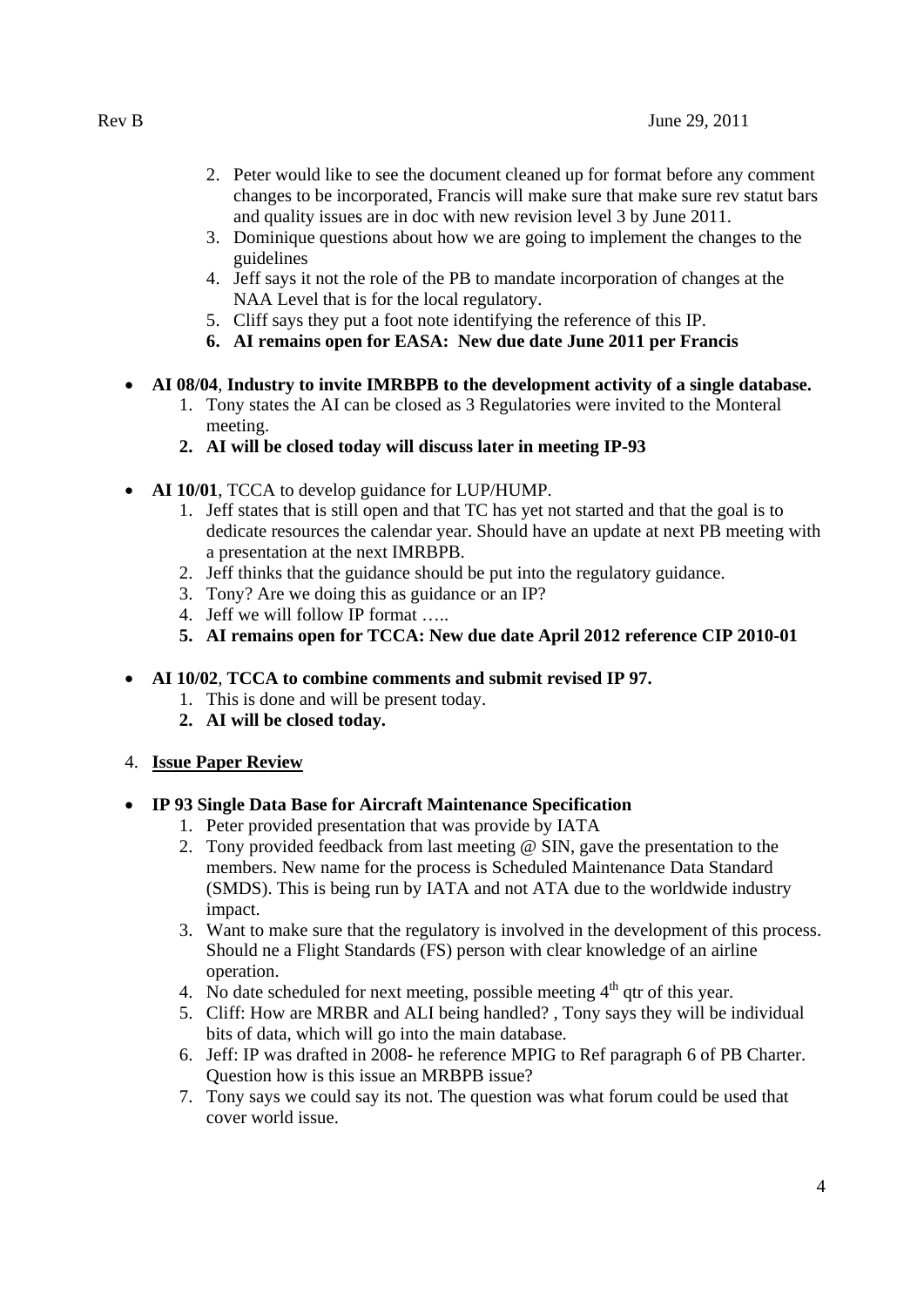- 8. Jeff states that it should be a Flight Standards issue and not and IMRBPB issue.
- 9. Tony feels that with the Support of the PB would be the best place.
- 10. Jeff talked about all the different standards that are in place throughout the world the vast diversity. Jeff feels that this is not the correct board to handle this.
- 11. Tony just wants to make sure that FS will participate in this forum. Looking for input from FS on the data that will be provided to the operators.
- 12. Jeff? on weather the major OEMs will want to incorporate this process, Tony it will have to be voluntary.
- 13. Peter says most OEMs are going to S1000D as standard.
- 14. Jeff still not sure why the regulatory is required.
- 15. Jeff it could be ongoing effort of the PB to recruit the correct people.
- 16. Paul ATA says this proposal is to move to a fully electronic data format system.
- 17. Tom: He supports the concept and has some issues,
- 18. Jeff questions if the IP will need to be revised.
- 19. Tony it will be reworded.
- 20. Jeff looking for the PB to support this effort, the regulatory will take this back to there management for their feedback and support of this project.
- 21. Carol Will take it and staff accordingly.
- 22. Jeff question were is the next meeting.
- 23. Tom what manufactures will be involved, Tony says the members who produce MRBRs.
- 24. Jeff we have determined this is not a PB issue but will use the PB to track the issue.
- 25. Cliff: says this in the Appendix H approach.
- 26. Tony says this is a big deal and that industry does not want to be in same place in 10 years. It is noted that S1000D along will not fix this, which is why the need is there to consolidate into one document.
- 27. Xue; says he agrees with Jeff.
- 28. MPIG would like to use this forum to brief the status and raise awareness.
- 29. The presentation that was shown to members will be uploaded on the EASA website.
- 30. **New AI for regulatory to coordinate support of the IATA WG**
	- **MPIG will resubmit the IP-93 IP should be revised by 3rd qtr this, MPIG will send to the PB Jeff Carol, John**
	- **PB will update its position from 2011 perspective and get back to MPIG.**

#### **IP 96 Integration of systems and Structure**

- 1. Francis gave overview of IP.
- 2. Tony states this was discussed in Cologne.
- 3. Jeff says that the IP was never updated to reflect MPIG position. And that we looked at it in SEA but PB never reviewed MPIG comments.
- 4. Zoran: gives MPIG position of this IP, MPIG support the spirit of the IP, It's just that we should be utilizing the existing structures WG.
- 5. Review of comments on the IP a lot of discussion about revising the wording in the following sections of MSG 1-3-2, 2-3-1, 3-1, 2-3-2 and 2-4-5. Good feedback from both sides.
- 6. Jeff next step is to take the consolidated comments and revise IP.
- 7. Jeff PB will defer final position till end of meeting.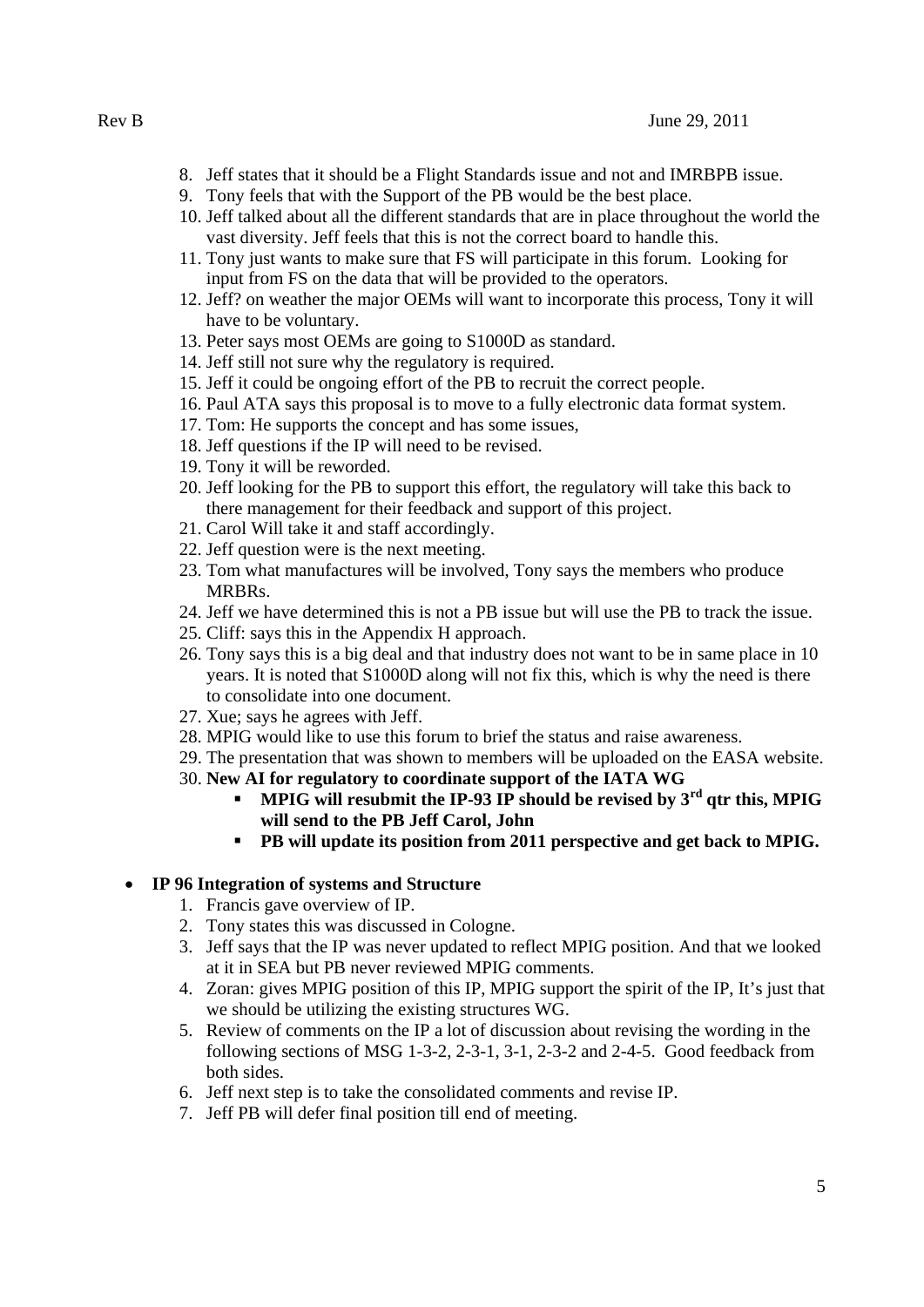## **IP 97 Fluid Spillage/Fluid Ingress in Composites**

- **1.** Francis overview of this IP , he states that the basic IP was not changed but the inputs from all parties were incorporated
- **2.** Peter: some history on the IP back in 2008, he felt that the comments that were presented @ Sin were not incorporated; Cliff says that the MPIG comments were incorporated. MPIG also did not have enough time to review the revised document as it was presented only 14 days prior to this meeting.
- **3.** MPIG believes the IP does not address the fluid ingress issue. A suggestion was to resubmit revised IP or a new IP dealing with ED/AD.
- **4.** MPIG noted that some notes that previously taken out somehow were reinstated. Seems like some of the original comments from MPIG along with structures group were not addressed.
- **5.** Jeff ?MPIG is not happy with the way the comments were dispositioned,
- **6.** Peter: there is another IP 96 dealing with structures and a dedicated WG and want to see if this IP can be worked in that group.
- **7.** Jeff: Sounds like the only why we can resolve this if we have an WG to work this with IP 96
- **8.** This will be discussed at caucus by both parties.
- **IP 108** Fault Tolerant Systems
	- 1. This IP was reviewed in SIN and was asked to be incorporated into CIP IND 2010-1 Rev 1. MPIG requests that this IP be withdrawn,
	- 2. This IP will be withdrawn and replaced CIP IND 2010-1 rev1 all in agreement this will be discussed during caucus.

## 5. **CIP Review Deferred From Last IMRBPB in Singapore**

- **CIP IND 2008-5**, Handling of failures/degradations evident during pre-flight inspection, Systems and Powerplant procedure.
	- 1. Jeff feels we should consolidated these nest three issue papers, Tony fells we should discuss individually.
	- 2. Tony gives some history on the issue as this goes back many years, stating this was once an IP dealing with all of these issues. He states that MPIG decided to divide these into 3 separate IPs.
	- 3. Tony explains how he will present these IPs to members.
	- 4. Jeff: ask question is there an inconstancy to the approach in how MSG-3 is dealt with. Tony but because of tribal knowledge it is a question on enhancing the MSG-3 process with this knowledge.
	- 5. Item 1-5 deals with all 3 of these Ips.
	- 6. Tony over view of this IP.
	- 7. Jeff: how can you confirm that there is no doubt that and item will be found during a walkaround?
	- 8. Jeff: there is a big difference at each location were the aircraft be operated. This can be a huge concern as to the type and quality of inspection is done.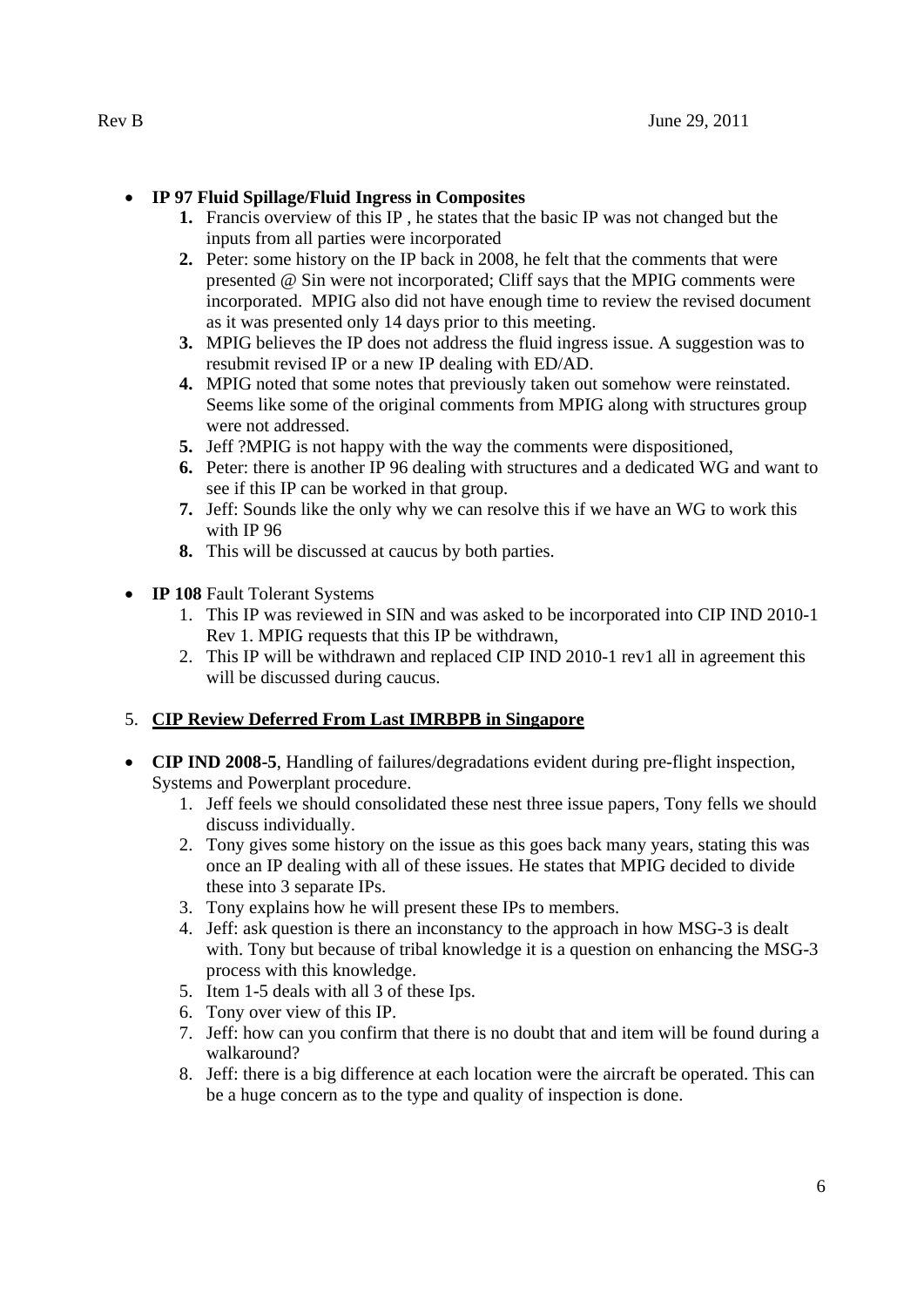- 9. **Jeff PB position:** that PB can not support these issue papers and con not come to an agreement due to the lack of confidence. How can you be sure the type of degradation will be found during a walkaround inspection?
- 10. Tony says these tasks can be detected, **PB disagrees**.
- 11. MPIG indicated that the crew walkaround is consistent across with operators and that serious damage would be detected during the walkaround. The MSG task would be able to take this into consideration when determining task intervals.
- 12. Jeff If there was a standard walkaround inspection then maybe this would be possible.
- 13. Tony the regulatory handles the AFM; Tony says that they should be considered as hidden tasks.
- 14. Jeff: AFM tasks will not be given a credit towards maintenance.
- 15. Tom said first we said they could do mx and we said no. It still is subjective as to weather if the task can be verified due to the operation and the conditions of the environment.
- 16. Tony states that we will need a maintenance person at each location, Tom says no.
- 17. Tony does not under stand Toms point, Tom says it is to subjective.
- 18. Jeff lets say there is a daily interval item to make sure that there is a safe guard to make sure that it does not happen.
- 19. Jeff the beauty of MSG-3 is how we look at all the data to come up with tasks
- 20. without having a clear definition of what.
- 21. Tony at least we will have a way to indentify a way to tasks
- 22. Cliff stated that there have been a number of accidents where the pilots have missed item on walkaround i.e., Ice on wing, flat tires, these thing doe exist and that is why we have doubts that everything will be caught during the walkaround.
- 23. Jeff asks Tony is there is an inconsistency now, Tony no but there is no clear language in MSG, which covers this. He noted that the experienced manufactures don't seem to have a problem.
- 24. Jeff states that maybe MPIG should document what they are doing now, lets say reverse engineering validate and formalize the existing process that is being followed today. What if we revise the MSG-3 guidance with this methodology?
- 25. MPIG wants assurance from the PB that the results they come up with will no result in any action what is proposed.
- 26. PB states that we cannot change MSG to allow credit for none AFM tasks. It was noted that the Major OEM are producing reports on how to handle daily inspections. PB would like a generic methodology on how this is being handled now in the real world. MPIG should be able to come up with a paragraph on the methodology that is currently being used and document it for the operators.
- 27. Put a paragraph in MSG-3 on what we are doing now as to how you will cover those items for which you cannot take credit.
- 28. Tony would like to have a Caucus with MPIG.
- 29. MPIG feedback-appreciates the time the PB spent on this issue dealing with these IPs. It is MPIG decision that no further discussion on evidences.
- 30. All 3 IP will be closed and they will have an IP number issued and closed as a matter of record with the PB closing remarks.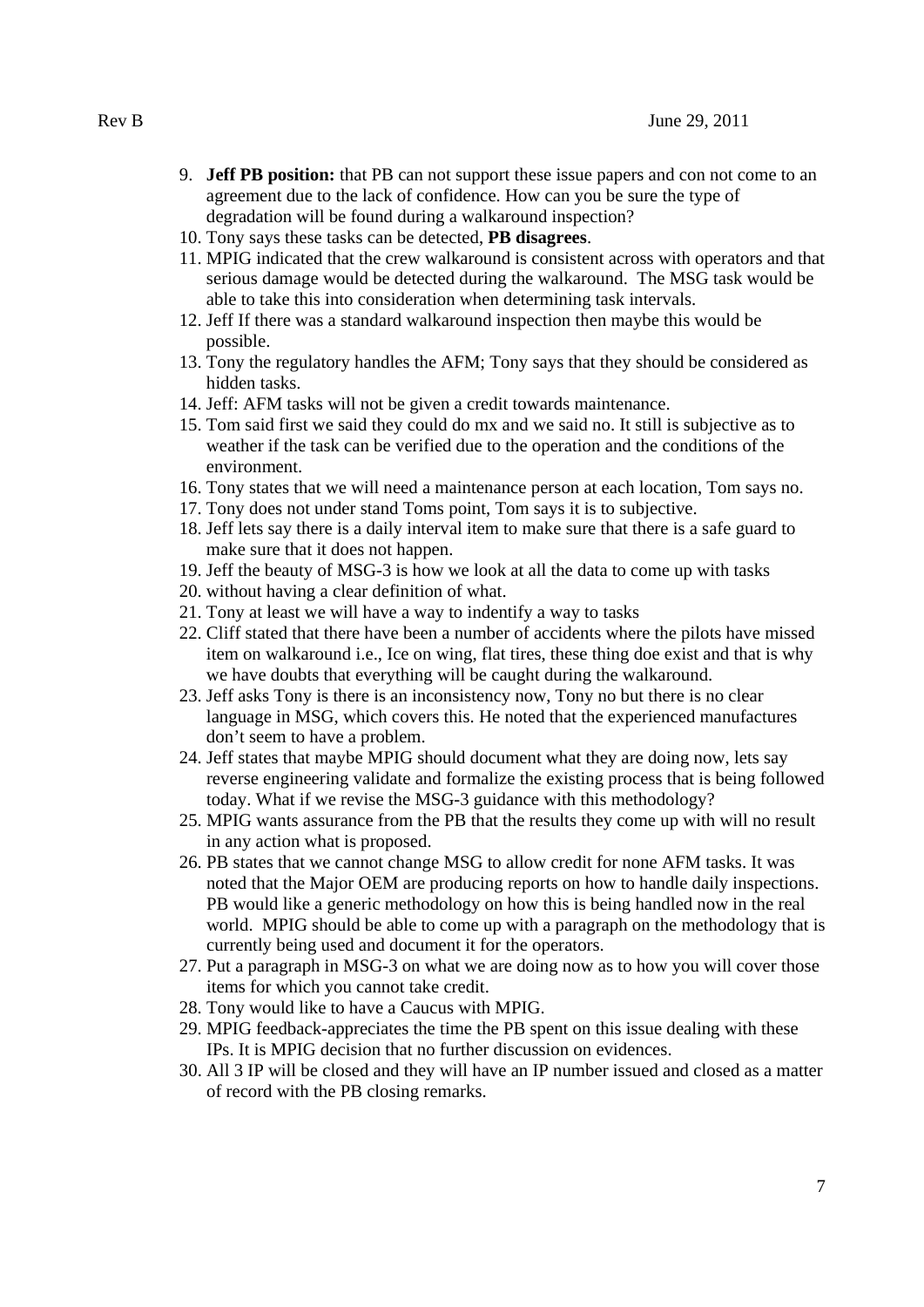- 31. MPIG will look at MSG-3 guidance to see if any revision can be made to help standardize this process for a possible revision at a latter date.
- 32. This CIP will become IP -109 and closed this meeting.
- **CIP IND 2008-6**, Handling of failures/degradations evident by non-AFM driven flight crew actions.
	- 1. Tony overview of this IP See comments in CIP IND 2008-5 this IP will be become IP-110 and closed this meeting .
- **CIP IND 2008-7**, Handling of failures/degradations evident during pre flight inspection, Zonal Analysis Procedure.
	- 1. Tony overview of this IP See comments in CIP IND 2008-5 This IP will become IP-111 and closed this meeting .
- **Update on IP96** PB we will incorporate MPIG comments, draft revise IP and PB will accept this IP and close.
	- 1. Francis states is has already been done.
	- 2. Review of the changes to this IP by all members, PB and MPIG all agree to changes and accept.
	- 3. This IP closed this meeting will be incorporated in the next revision level of the ATA MSG-3 document.
- **Update on IP97** PB did incorporate the comments from MPIG but did not supply MPIG with the table the PB had used.
	- 1. MPIG will look at the table and see if they can come to position by Friday.
	- 2. Looks like we will not have to form a WG for this IP MPIG will confirm.

#### **CIP IND 2009-2**, **Clarification of Glossary Definitions for General Visual (GVI), Detailed (DET), and Special Detailed (SDI) Inspections.**

- 1. PB has a position on this CIP but want to hear what MPIG has for its presentation then we will render or position for discussion.
- 2. Jason presents review of this IP. He stated that intent of MPIG wasn't to change what's involved with the inspections but rather to reflect how the definitions are applied today.
- 3. Jeff: talks about MSG-3 glossary definitions are not used for task development. tasks and the types of inspection. That the industry use. How the industry deals with a GVI with the end user.
- 4. Jason says there goal here was to define how these inspections are being done today.
- 5. Jeff gives PB comments that we reject the IP, however the new format chart can be of merit and the definitions of SDI and DET may need to be looked at. The GVI issue of using other visual aids cannot be accepted by the PB. The definitions are used in multiple documents today beside the MSG document, Service bulletins Airworthiness Directives etc.
- 6. Brian; saying that using mirror is OK, and maybe they can use other aids as needed.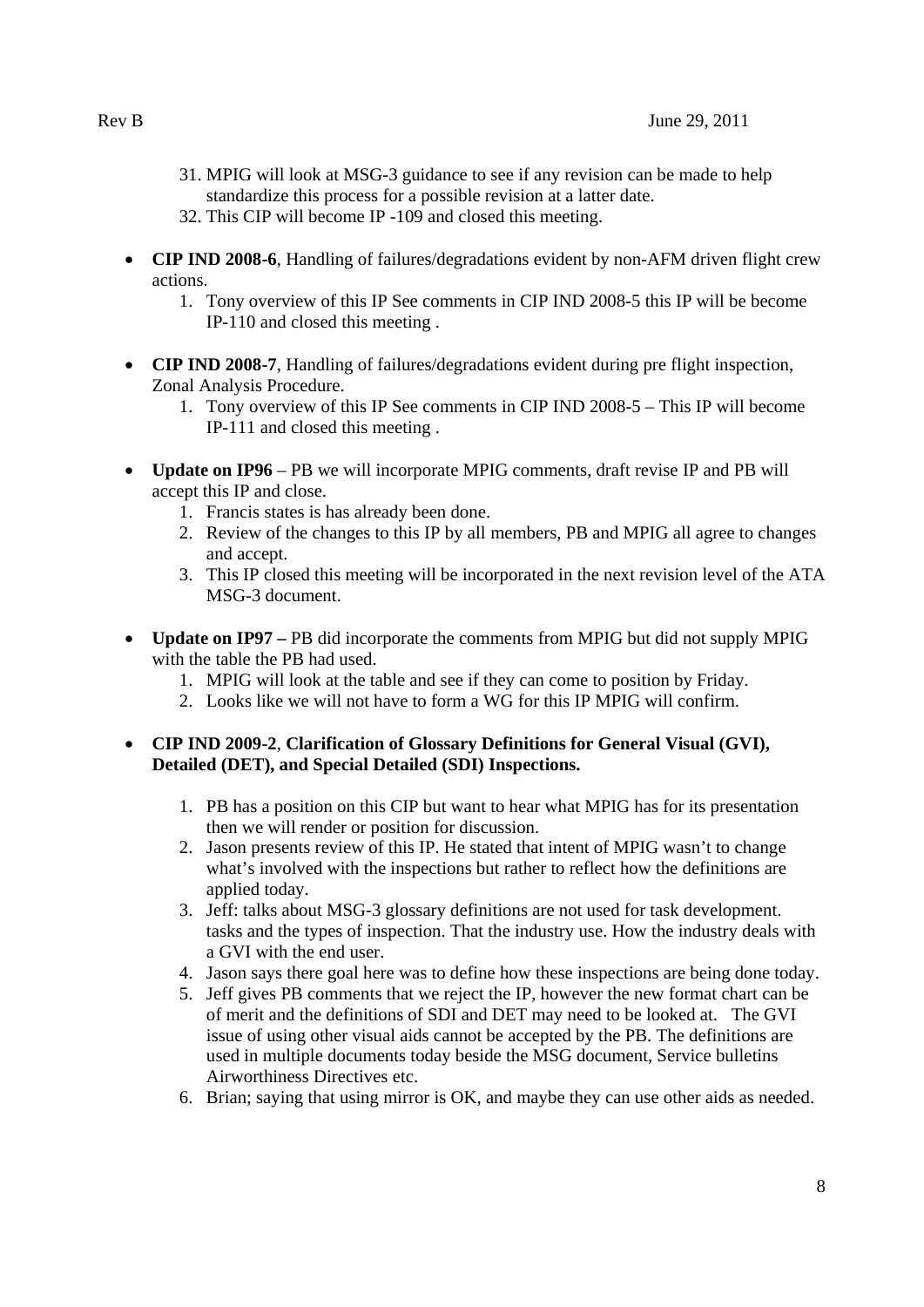- 7. Jason keeps asking what defines the level of the insp, is it the equipment used or what you for define the inspection.
- 8. PB: it could be both. Allowing the use of other visual aids will degrade the use of the DET and inspections be absorbed into the Zonal program.
- 9. The WG should be coming down to the task selection, I e what are we looking for and aids are we going to use.
- 10. Jason says goal was to have a clear an consistent definition of inspections.
- 11. The question to the definitions of DET and SDI inspection being the same. This is true except SDI used specialized equipment to perform the inspection, were will the horoscope inspection fall into.
- 12. Joel: states that a \$500 low-end video scope and a \$50.000 piece of equipment are much different.
- 13. Jeff using a low-end scope to a high-end scope is interesting and the SDI and DET first sentence being the same. Possible a general note: that defines the equipment listed in these inspections establish the minimum standards that are to be used and are not intended to preclude the use of equipment for the inspections.
- 14. PB will caucus and get back to MPIG with its position.

## **Thursday April 28, 2011**

#### **6 New CIP IND Review:**

- **CIP IND 2010-1**, Fault Tolerant Glossary Definitions
	- 1. Zoran: overview of IP. Explains that the current definition in MSG-3 was incomplete, MPIG has 2 intents (1) is to clarify and (2) enhance the definition. The definition is in the text but not clear in the glossary. It needs to be clarified. He also reminded the members that @ SIN there was difficultly with the definition.
	- 2. Jeff bring up fact the PB has problem with the word Indefinitely.
	- 3. MPIG feels that this is critical..Indefinitely is the Design Goal of the aircraft.
	- 4. Tony states that that is what the OEMs are striving for this, If the word is removed then MPIG would have to re look at it.
	- 5. Jeff do we have definition from Cert on Fault Tolerant , Tony they vary from OEMs
	- 6. Dominique has issue with on the monitoring as he says it does not say single or multiple faults, say it should be monitored from the beginning.
	- 7. Tom? Is the FT is part of the sys and part of the amylases
	- 8. Jeff: MSI selection FT sys design, MSG-3 will go to next failure, we are trying to look at the redundancy for a possible fault and a task if required.
	- 9. Jeff talks about when we would want to look for a dormant failure,
	- 10. Tom; if you consider that every safety failure we would have.
	- 11. Jeff, MSG was designed for redundancy; we would have sys look for a redundant failure.
	- 12. Zoran just giving the WG the option to decide if a fault can be at a sub LRU level failure.
	- 13. Dominique: question on why we the last statement of the IP which talks about inherent reliability levels.
	- 14. Tom had question about the second paragraph being applied.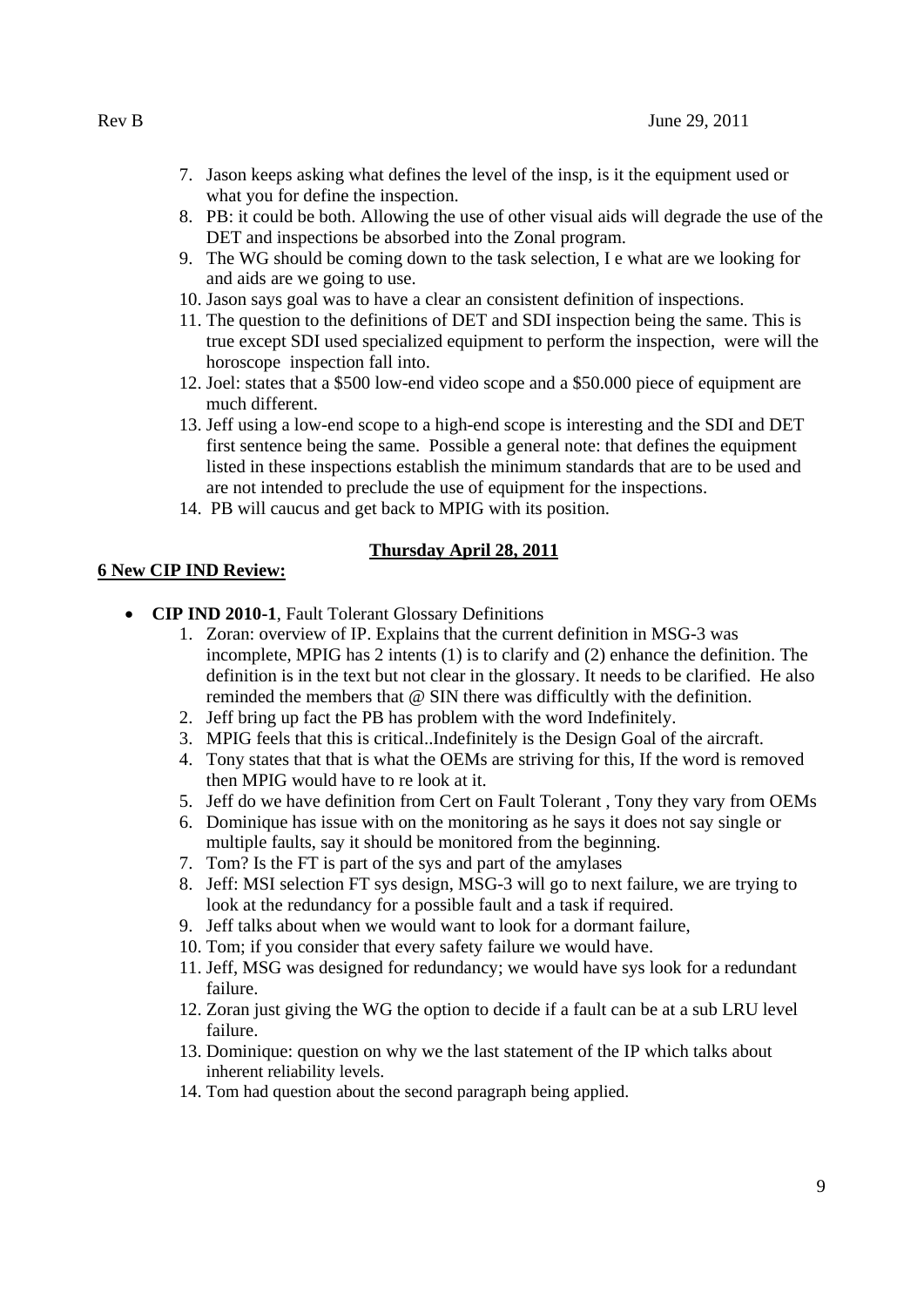- 15. Dominique: You could go beyond LRU, if you remove LRU and leave it at the sub sys level, MPIG can live with that. Change will remove the wording LRU,
- 16. PB will accept the changes and will post our position on IP.
- 17. Jeff: PB accepts this CIP and will become IP-112 and closed this meeting will be incorporated in the next revision level of the ATA MSG-3 document.

## **CIP IND 2010-2**, **Clarification of IP 44 (everyone's favorite subject)**

- 1. Jason: Overview of IP states that the intent is to make IP-44 a more useful document.
- 2. Jeff: comments stating we are not opposed to revising this IP. He just reminded members it is now incorporated in FAA guidance 8900.1 and AC 121-22B; it would be a little more difficult.
- 3. Jeff: do we have enough experience to change the document; we would like to wait to gain experience with the application of the IP before we pursue changes to the document.
- 4. PB feels that section 7.6 and 7.8 have some merit with some wordsmith.
- 5. Peter questioned to who had control theIP-44. Answer the PB does.
- 6. Peter states that the following OEMs have used IP-44 Bombardier on twice, Airbus twice, and Boeing once.
- 7. Cliff it is intended to be used by all OEM.
- 8. Tony questioned if we are we waiting address the small business aircraft, No we are not;
- 9. FAA Fox states that Cesena and Gulfstream are both looking at applying it which has no bearing on the decision as to weather this IP gets revised.
- 10. Cliff: it is quite clear in the introduction section that this was meant for all
- 11. Tony states that Airbus has no new optimization projects coming along so it will be a while before they apply it again.
- 12. Tom: says we do not have enough information to warrant change.
- 13. Joel (Dassault) has concerns that IP-44 does not fit all situations. He stated that for the one-off systems you have to better set task intervals correctly at the beginning because you will not have the data to change it.
- 14. Andrew: 7.7 is written to solidify position already covered in section 7 but no defined.
- 15. Brian: says we are not changing the guidance just expanding on it.
- 16. Tom the alternate program does not get you away from the 95%.
- 17. Tony feels that paragraph 7.9 is important. As it will throw tasks out of checks during the escalation process. He asked the PB to explain our position.
- 18. Jeff: PB will caucus on this and review item and get back to MPIG.
- **CIP IND 2010-3, 4, and 5** -Lorenz Airbus gives Power Point presentation to members which is and overview of all 3 IP and MPIG status of each.
- **CIP IND 2010-3**, LHIRF Protective Features Within LRU's
	- 1. Lorenz presents IP no comments.
	- 2. PB accepts issue IP with one change adding word LRU in the revised text is,

Application of MSG-3 logic for LRU internal protection features is not required.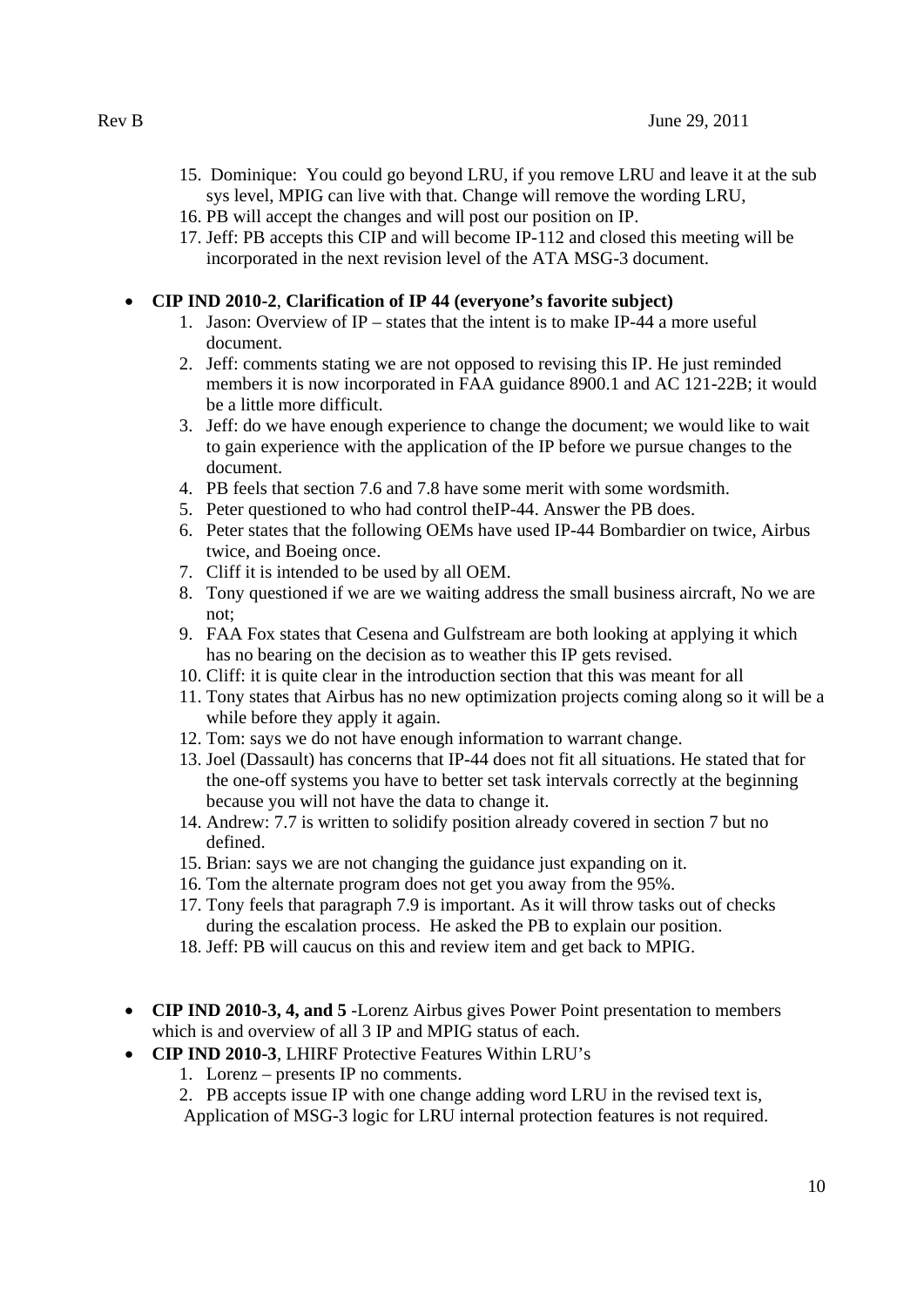This was a concern from Tom Newcombe and Tim Shaver.

3. This CIP will become IP-113 and closed this meeting will be incorporated in the next revision level of the ATA MSG-3 document.

## **CIP IND 2010-4**, LHIRF Logic Simplification

- 1. Lorenz –Presents IP.
- 2. Jeff give PB position on block 3 missing a Zone.
- 3. Cliff on the dictated task
- 4. Francis question do we need to address the new procedure without affecting the TC holder as to how it will be implemented and used. This became a general? For how all IP changes that are agreed to are put into place.
- 5. Jeff, Lorenz it is the same it simplifies the process.
- 6. Jeff explains that this is covered on the revision level of each PPH as they list what level the ATA document is used for that particular aircraft model.
- 7. EASA: questions retroactivity, but in this case, there is no change in outcome of the flowchart so it will not impact retroactivity.
- 8. Raymond the application on the certification refers to step 6 of the flow chart.
- 9. Lorenz says it determined by the OEM.
- 10. Jeff It the cert Basic of the product.
- 11. Jeff one of the most difficult is the sampling validating of the task.
- 12. This CIP will become IP-114 and closed this meeting will be incorporated in the next revision level of the ATA MSG-3 document.

## **CIP IND 2010-5**, LHIRF Bonding Network

- 1. Lorenz informed PB that this IP is not complete and wants to get feedback from the regulatory as this IP still needs more work. MPIG wants to make sure they have OK to move fwd on this IP.
- 2. Lorenz Present IP.
	- When you look at what's obvious and what is hidden, how far do you go to ensure that the hidden failures are detected?
	- What is required to A non-selection of task or B selection of the appropriate task
	- Considers disassembly yes or no when considering task.
	- Clearly this is not the end, they have found one element and how they could consider ED80 or not, and the task affectivity.
	- There is a lot of discussion on task selection and the differences between manufacturers.
	- They do not want to preclude disassembly, but they want to address it.
- 3. Jeff: PB when we developed the logic for LHIRF, we never intended to have a task that would be a disassembly task that would degrade the system.

See attached comments from Dave Walen Chief Scientific and Technical Advisor Electromagnetic Interference and Lightning FAA Aviation Safety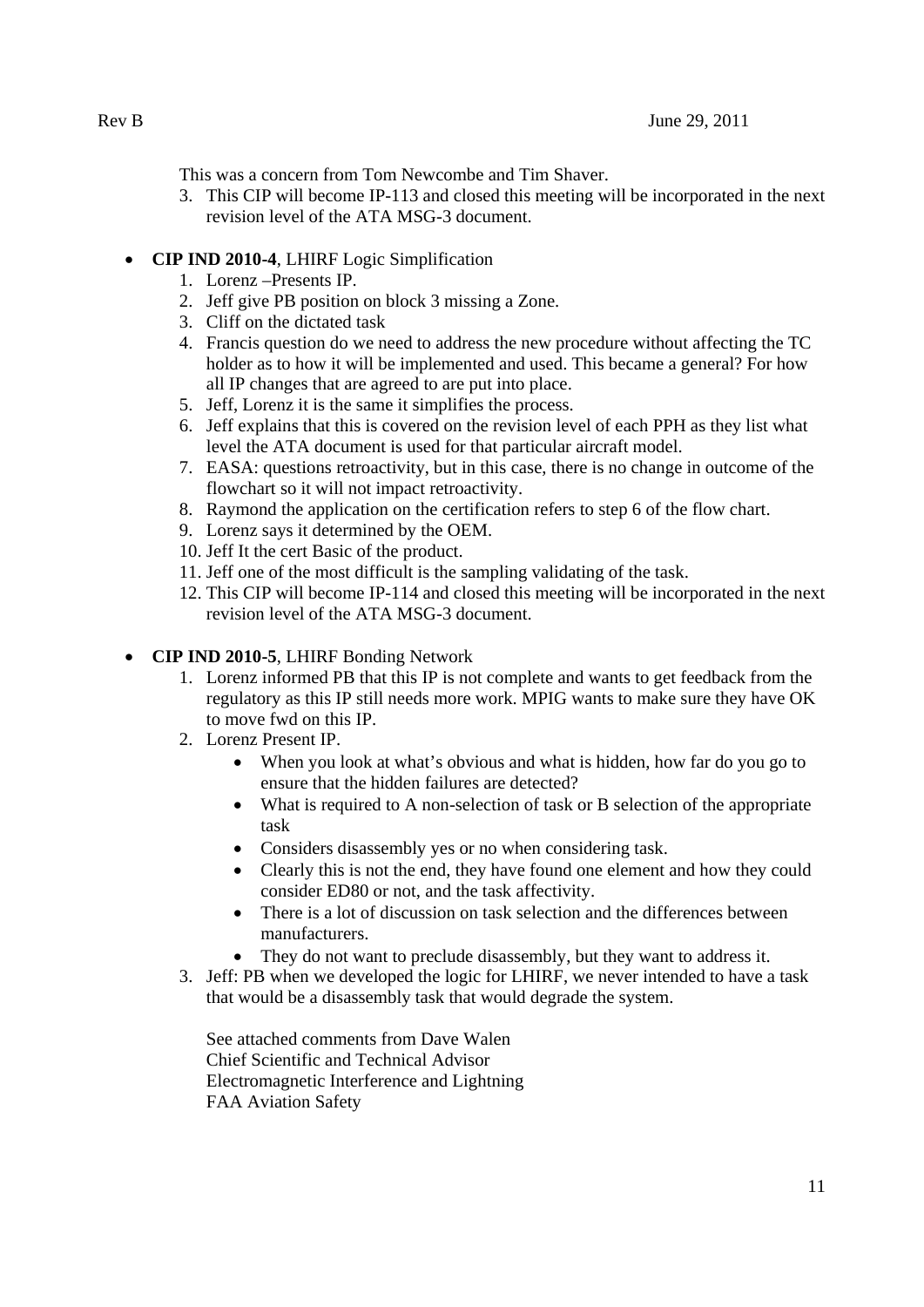"CIP IND-2010-5 lists appropriate cautions about disassembling protective devices. However, this proposal lists the issue as one related to electrical bonding networks. The concern for disassembling protective devices for inspection is a concern for any protective device. It is not unique to electrical bonding networks. And there may be cases where electrical bonding networks may require disassembly for effective inspections. So this proposal, the issue statement is narrowly defined for 'electrical structure network / bonding features of transport aircraft with non-metal structure components.' But the proposed solution is much broader than that. I suggest that this proposal be re-scoped, either to limit it to the electrical bonding networks, or redefine the issue to all protective elements."

- 4. PB position will be that of Mr. Walen comments and acknowledging that this IP need to be reworked.
- 5. Cliff points out some problems with the flow chart.
- 6. Lorenz to PB- MPIG will put together a working group to develop the recommended changes to address new aircraft concerns. Question to PB can support this effort? The PB agrees that it can be supported.
- 7. Dominique EASA questions the wording in step 2-6-1, if it is in line with current policy? MPIG says that it is… there is a difference between the initial selection of whether or not the task is initially selected (block 4).
- 8. Cliff? On the WG coming up with tasks,
- 9. We need to move all questions to the WG instead of trying to hash them out at this meeting.
- 10. Jeff to Lorenz if the Flow chart gets modified the preamble will have to be looked at to make sure the flow chart lines up.
- 11. Jeff: MPIG will send invite to Jeff who will disseminate it to regulators and solicit participation. FAA volunteered to support this activity with AIR/CSTA/AFS specialists as required.
- 12. MPIG wants the PB to track this CIP, so they will summit it and PB will put in position and will accept as and IP and it will now become IP-115 this IP will remain open.

#### **CIP IND 2011-02**, Harmonization of MRB Guidance Material

- 1. Peter presents CIP:
- 2. Peter did thank FAA and ATA for their efforts on 121-22B and getting comments from public. And to reform the WG to work those comments.
- 3. Jeff: opened the charter for review sections reviewed were first paragraph and sections 4 and 6 with a reemphasis on them. This was reviewed to show that the intent of the MRBPB is to strive for harmonization of guidance and policy. We may not always reach harmonization for various reasons, but the commitment of the PB is to strive towards so the PB requests that this CIP be withdrawn.
- 4. These are the terms of reference. The intent of this forum is for standardization and Harmonization and is an ongoing effort.
- 5. Peter asks question about what happen with 121-22B is reviewed by the PB?
- 6. Paul says there are two aspects to this, (1) they are satisfied with FAA comments on how they reacted to this issue. He states this is not what led to this CIP. This issue is ensuring that there is harmonization of guidance within the PB.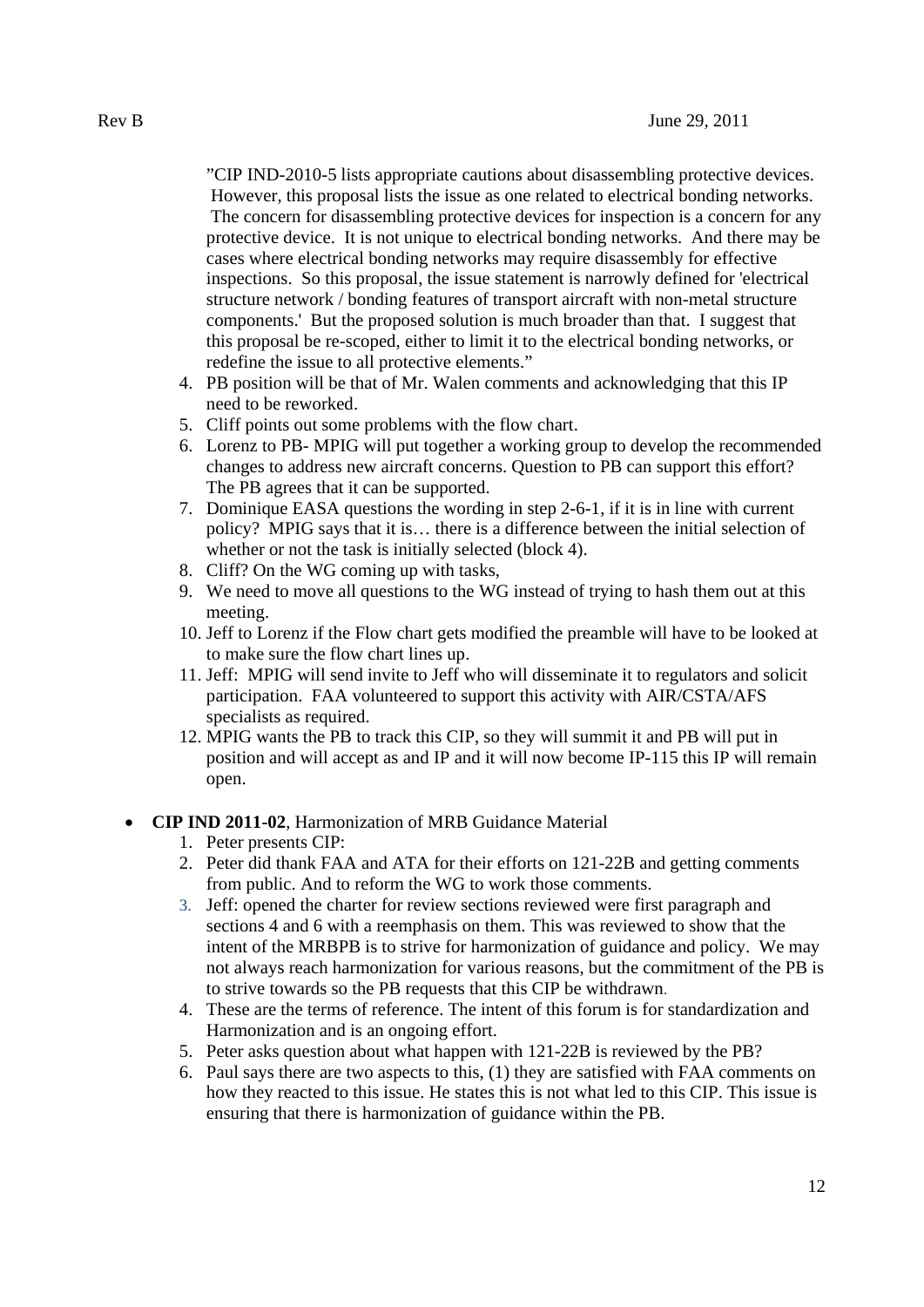- 7. FAA The charter states it, so we'll try to make sure we do so in the future.
- 8. Paul still feels the CIP should be kept to track as IP with MPIG comments and closed out.
- 9. Jeff refers group back to AI 08-0, once we take care of that AI and we have all the latest AA guidance listed then PB will produce a revision process, which will be incorporated into the charter. If we accept this CIP it shows a lack of confidence.
- 10. MPIG recognizes that with open A/I that PB is working on it. They will withdraw the CIP.
- 11. Question on cert basic, wants guidance to ask if we if 121-22B is retroactive for old equipment. If an AC were revised how would it be handled? Jeff states he feel we should not take this as AI. That if in future there seems to be an issue with how retroactive guidance is handled then maybe MPIG should issue a generic CIP then.
- 12. CIP will be withdrawn.

## **7-Rotorcraft MPIG Updated**.

- 1. Francis gave overview and stated that Brian Jenkins of Bell will be contacting ATA again.
- 2. Paul wants to know if our PB would be working this issue.
- 3. Jeff we are at an infancy stage to develop a rotorcraft process, they have done a few projects using the MTB process.
- 4. They have a long way to have an acceptable process approach.
- 5. This group is around 60 people and we are primary all fixed wing Air Carrier and the rotorcraft issue should not be part of the forum.
- 6. The PB will continue to ask for updates from Brian Jenkins to as the status of their effort.

## **8-Review of Regulatory CIP's:**

- **CIP FAA 2010-2,** Removal of the word "Initial" from MSG-3
	- 1. Tom Newcombe Presents CIP:
	- 2. Peter MPIG reviewed this CIP on Monday and has two concerns one the word minimum and the other that there is other items to a maint program.
	- 3. MPIG does not fully support this CIP, they did note that this CIP is completely separate issue with the use of initial from AC 121-22B.
	- 4. Tony: talks about the survey that was done a while ago by Mr. Henry Dick, which dealt with MSG-3 and RCM.
	- 5. Tony says we could remove the word initial but the concept of the MSG-3 Logic was to develop the initial program.
	- 6. Tony if we take the word out then the ATA doc should become a living document and used for the initial and all revisions. Also that IP 44 guidance should be inserted into the ATA document.
	- 7. Cliff: says Tom as is right that once we sign off on the original and we do a revision it is no longer an initial.
	- 8. Tony: states the word minimum has no bearing in 121-22B. that the operator is required to do more then what is in the MRBR.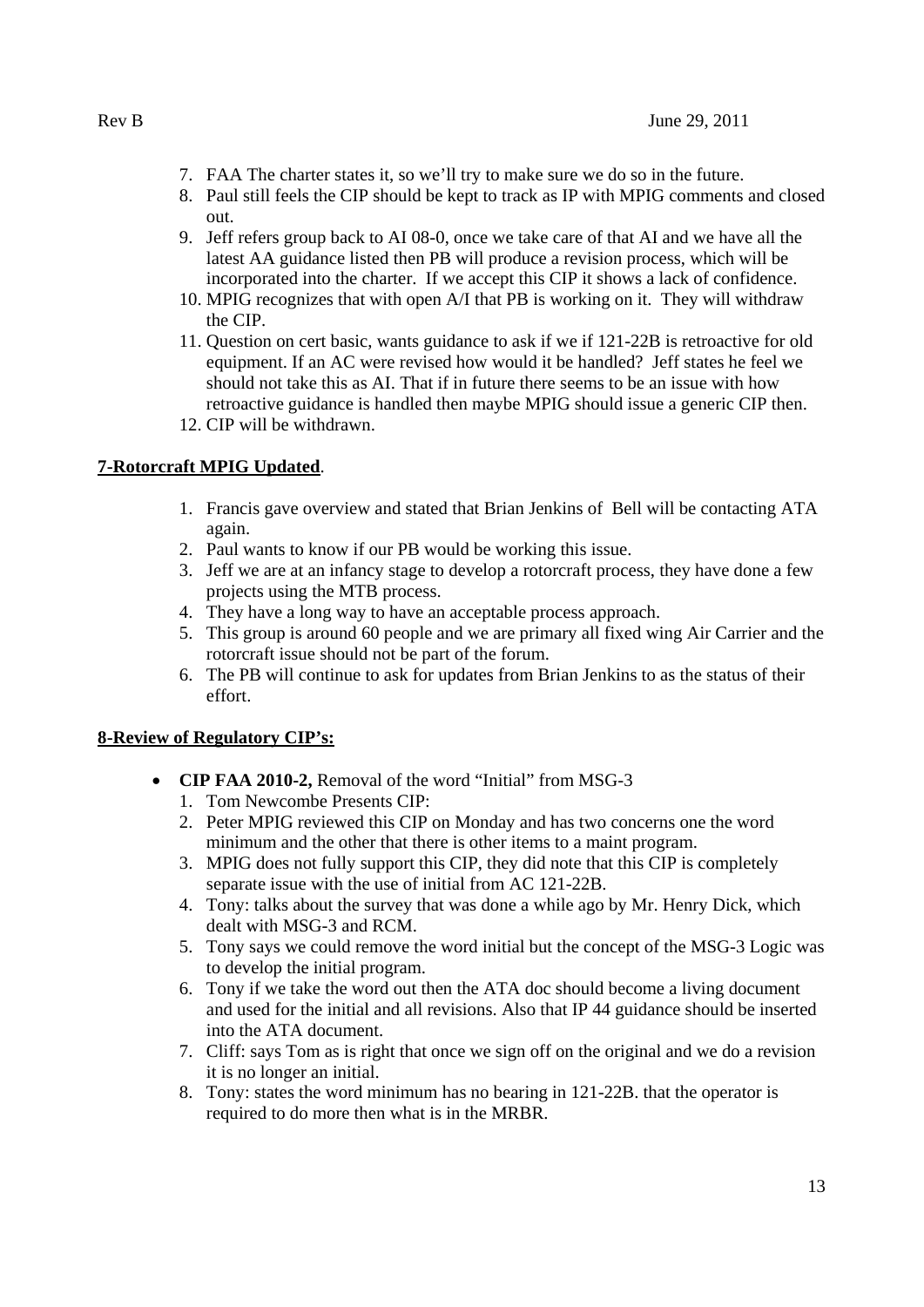- 9. Cliff: Scheduled MX you are producing the requirements of appendix H.
- 10. Tony says that that section also needs to be revised as per 25.3.
- 11. Peter going back to revision 1 March 1988, which had clarification the MSG-3, is used to develop and "initial scheduled maintenance program". Chapter 1 section 1-2.
- 12. Jason disagrees with the concept of removing the word.
- 13. Zoran says that this program was developed for the initial not for the life.
- 14. Cliff states that the fact that the MRBR was at one time used at first and then thrown on shelf and was never used again. the MRBR has evolved into a living document.
- 15. Tony says that if the MSG-3 guidelines are revised then the MSG concept should become a living concept.
- 16. Jeff the MSG- concept has never been used to evolve the maint program. But it is now.
- 17. Tony are we asking that MSG -3 should be updated so it is not only for initial but also for the continuing maint program?
- 18. Jeff the intent is not to open the door to expand the scope of the MSG process.
- 19. Jeff we will take this CIP back and rethink the IP PB will caucus and we do not want to change the scope of the MSG-3 document.
- 20. Tom also says we need to look at our approval pages as they still talk about the initial programs and we are doing revisions to the program.

#### **14; 20: Both groups split up to caucus and will rejoin as one meet Friday 08:30 a.m.**

#### **Friday April 29, 2011**

#### **CIP 2009-2 Inspection glossary**

- 1. Jeff the PB has issues and concerns with the use of visual aids and inspection procedures for the GVI.
- 2. Looked at the DET and SDI –explained that they were both have the same definition except SDI uses specialized equipment.
- 3. The PB will not accept this CIP and recommend it be closed, however the PB stated that they would open a new Action Item AI 11-01, which the regulatory will look at all the inspection definitions and bring it to the table at the next PB meeting. The new AI reads as follows "Clarification of glossary Definitions for General Visual (GVI) Detailed (DET) and Special Detailed (SDI) inspections" including cleaning aspect for GVI and Tactile for DET this AI will be lead by EASA.
- 4. Peter: on the GVI intent if we were going to change anything.
- 5. Jeff we will look at aspect of cleaning and tactile for DET.
- 6. Peter is in agreement, but cautions' that we do not make GVI a more detailed PB agrees.
- 7. Brain: comment at the columns format if we were going to look at that.
- 8. Jeff not sure, will look at 2009-2.
- 9. MPIG Agrees to close this IP.

#### **CIP IND 2010-2, Clarification of IP 44**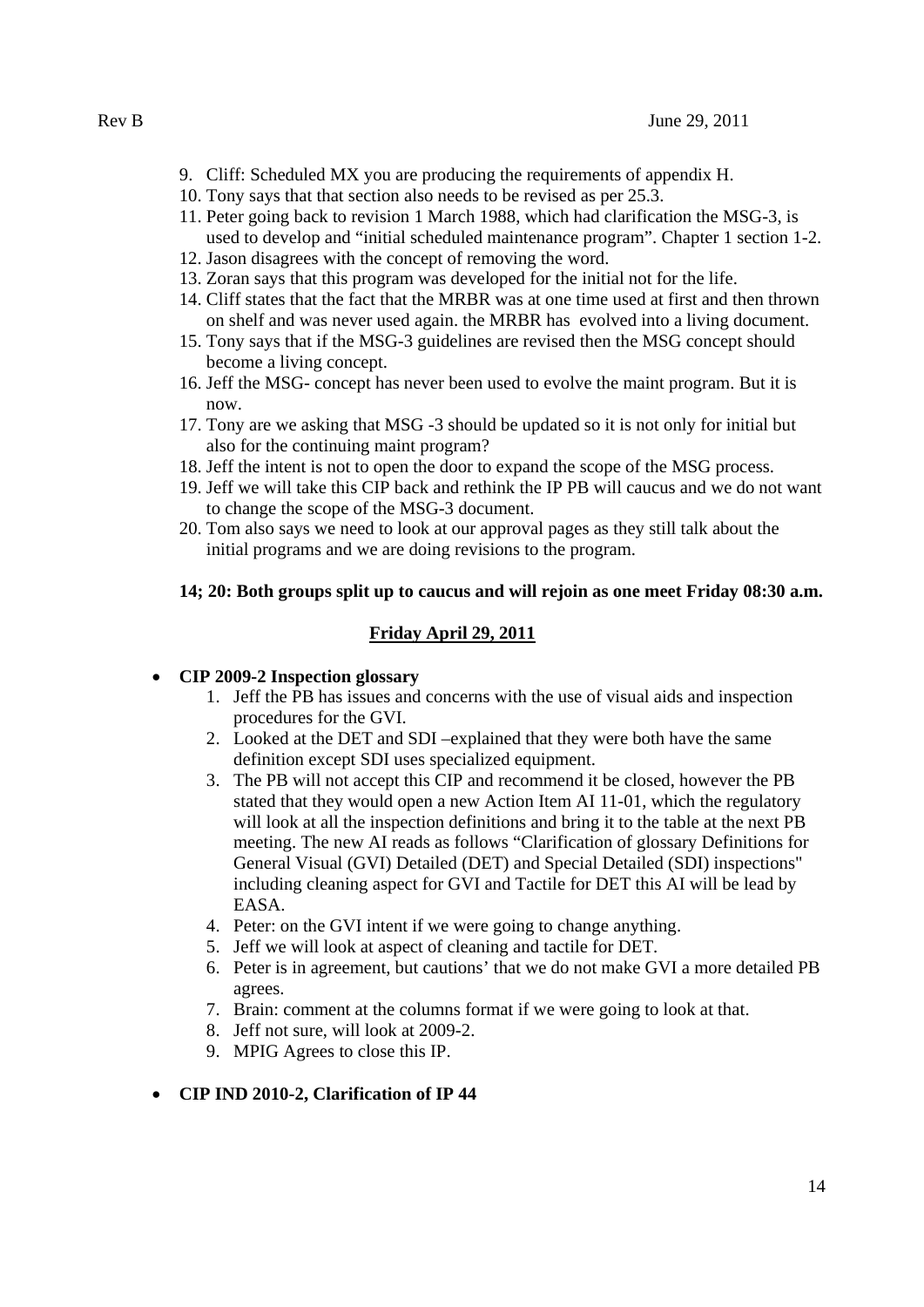- 1. Jeff explains that we were split on two of the issues, we went back an hashed it out made some changes.
- 2. Revised 7.6 slightly, rewrite of 7.7 & 7.9 combined into one paragraph 7.8.
- 3. 7.6 removed the 95 % conf, and removed the middle sentence.
- 4. Old 7.7 & 7.9 changed to 7.8 task having no, or low, on aircraft accomplishment.
- 5. Jason; questions on the OEM, that we make sure we take in account operator data
- 6. Jeff, Tom this is to be included it is implied.
- 7. Jeff felt with this compromise, MPIG should accept.
- 8. Lorenz: On removing OEM, and just use any other data supplied.
- 9. MPIG agrees to the changes and they will clean up the and will be closed today, this CIP will now be come IP-116.
- 10. Peter; questioned PB when will IP-44 be updated? Francis stated it will be update and fwd to Jeff and then it will be coordinated with MPIG before it's incorporated. Due date June 2011.
- 11. Peter: question on AC 121-22B if the IP-44 will be referenced: Carol yes.

## **CIP FAA 2010-2, Removal of the word "Initial" from MSG-3**

- 1. FAA has withdrawn this CIP.
- 2. Jeff PB got very concerned about MPIG concern will with draw the CIP.
- 3. There was a lot of talk of the wording of initial but more dealing with the MRBRs and approval letters.
- 4. Jeff thanked the members for the input they provided.

## **IP 97-Update from MPIG**

- 1. Jeff stated the changes and acknowledged the comments had been incorporated, but the table was never sent to MPIG for review.
- 2. Peter states it was difficult to see the changes from the comments.
- 3. Peter still feels they need more time to look at, and will form a dedicated structures WG to address this IP 97, this WG will use WebEx, Would like to have until Nov next MPIG meeting.
- 4. Would like to have regulatory support in attending these meetings.
- 5. Peter; wants to make sure the scope of the IP is clear.
- 6. Francis says he will check with his people.
- 7. Jeff IP to remain open, WG to look at comments and new draft to be proposed ant next MPIG meting Nov 8-10 2011 at Montreal.

#### **9- General discussion Items:**

## **Complex Issues Papers**

PB chairman Jeff brought up the need to have a better handle on issue papers, which become complex in nature. IP 97 is a good example, this IP was opened in 2008 and here we are in 2011 and still have no closure on this IP. Work groups should be set up on the front end when we have a complex IP. So if the future when the PB or MPIG feel that an issue may be complex a WG should be formed it can start out as a WebEx and at that point it can be determined how complex the IP will become. This way the key players can be indentified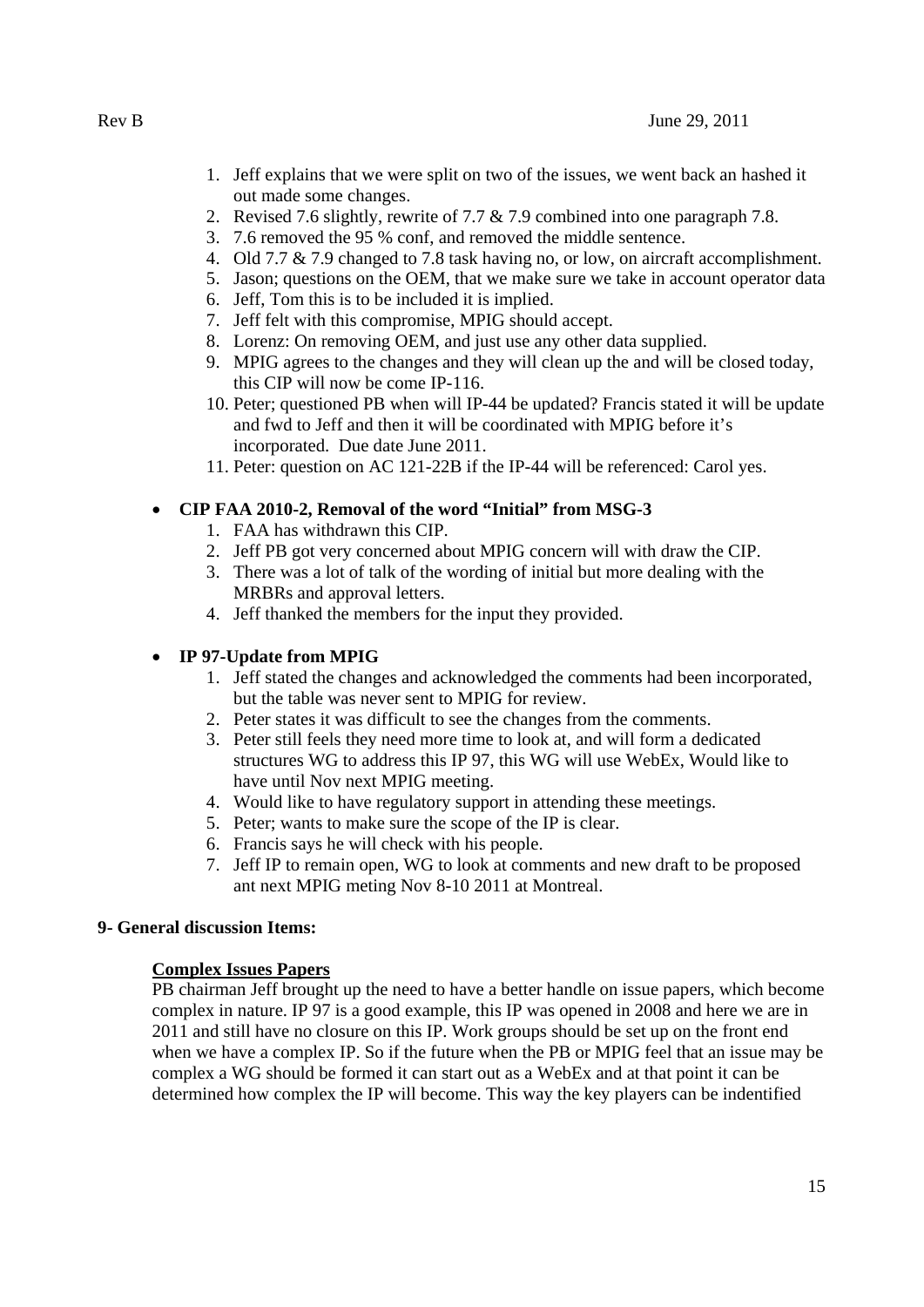who will be needed for the IP. Jeff states that both sides need to be better instead of the back and forth as we had with IP 97.

Peter: questioned is there a way we can have a document control system to manage documents. MPIG will put together a proposal for a system.

## **Open invitation for MPIG member to attend PB regulatory**

- 1. Jeff we discussed this at SEA meeting Dec 2010 and the PB agreed to have MPIG attend our meeting say ½ or full day.
- 2. Tony understood that, but states it's difficult to justify attending ½ day or a one-day meeting.
- 3. The PB wants MPIG to just give input on open issues, and it cannot be anything more. Jeff stated that it would be difficult for the PB members to have a candid discussion with non-regulatory persons at our meeting.
- 4. Paul suggest that maybe we should co locate the meetings so we can inter mix sharing of information.
- 5. Jeff we used to meet once a year. The real sprit of the PB meetings id to look at the guidance of the MRB process.
- 6. Carol states she is not apposed to other ideas, she asked the question if there could be a meeting with just the leadership of the PB and MPIG.
- 7. Jeff feels it should be the Chair and co chair, this might work better.
- 8. Jeff as AA we still need to be transparent, so we should leave as is for now, but the chair and co chair have a telecon say Sept and Feb before the actual scheduled meetings.
- 9. Lorenz; it is important that we understand what is the actual issue at the beginning which would help all parties.
- 10. Paul those telecoms would help to set up a WG if needed.
- 11. Jeff insuring we have the right people to support is important.
- 12. Jeff general feeling keeps the PB and MPIG status quo and have one telecon in Oct 2011, in attendance will be the PB chair, Co Chair and Secretary and MPIG Chair & Co Chair Prior to telecom; Jeff will make sure all members are aware and have opportunity to summit items before telecom, and then Jeff will provide agenda.
- 13. Peter will do same.
- 14. Peter questioned if an SME can be in attendance if needed.
- 15. Jeff it will not be needed, as we just want to make sure we are ready for next meeting but it will help us if needed.
- 16. Peter is OK with this format.

#### **Closed Items**

**CIP IND 2008-5**, Handling of failures/degradations evident during pre-flight inspection, Systems and Powerplant procedure IP-109.

**CIP IND 2008-6**, Handling of failures/degradations evident by non-AFM driven flight crew actions IP-110.

**CIP IND 2008-7**, Handling of failures/degradations evident during pre flight inspection, Zonal Analysis Procedure IP 111.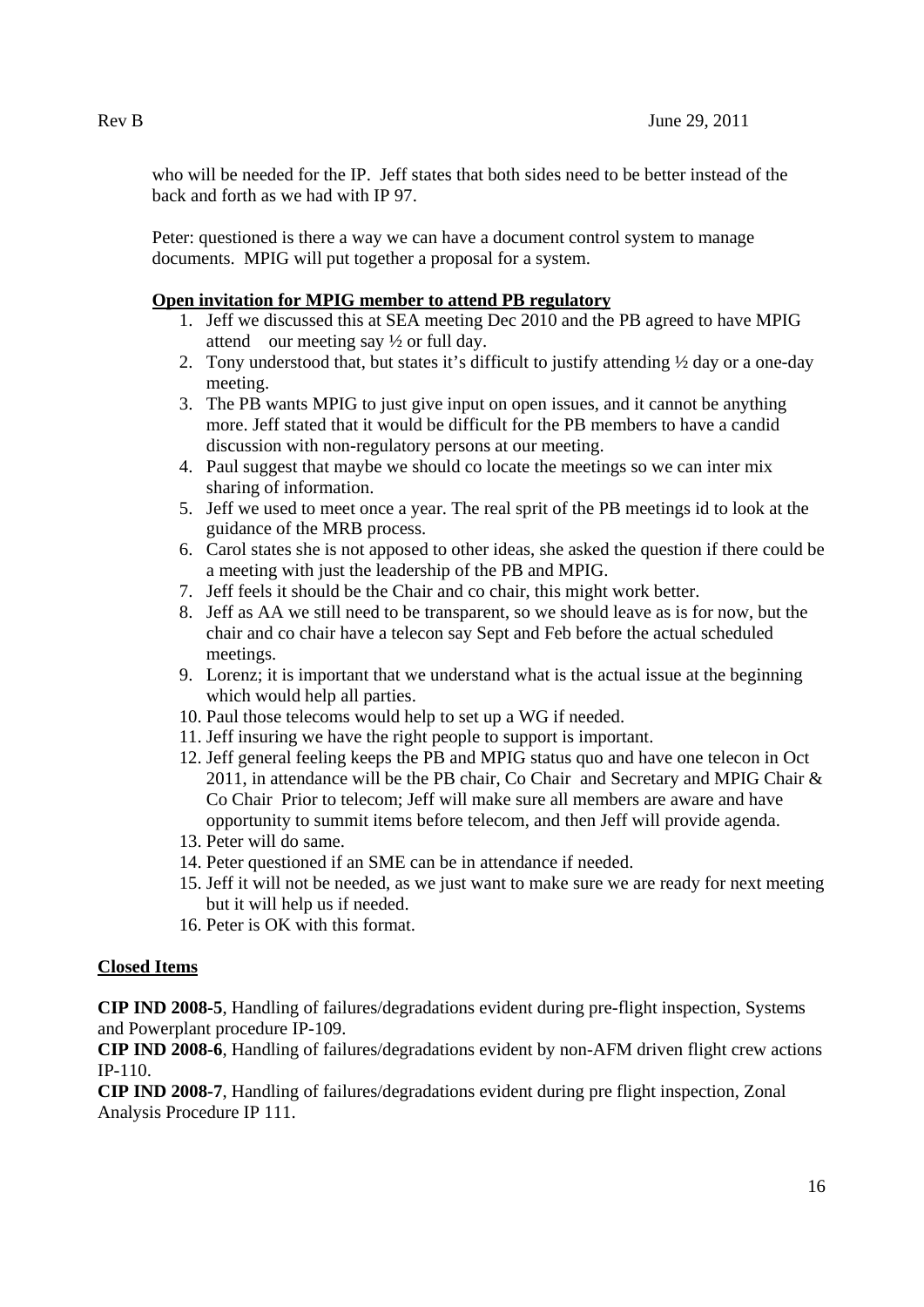**IP-96** Integration of systems and Structure. **CIP IND 2010-1**, Fault Tolerant Glossary Definitions IP-112. **CIP IND 2010-3**, LHIRF Protective Features within LRU's 1P-113. **CIP IND 2010-4**, LHIRF Logic Simplification IP 114. **CIP IND 2010-2**, Clarification of IP 44 IP 116. **CIP 2009-2** Inspection glossary IP-117.

## **Withdrawn IPs**

**IP 108** Fault Tolerant Systems. **CIP FAA 2010-2,** Removal of the word "Initial" from MSG-3. **CIP IND 2011-02**, Harmonization of MRB Guidance Material.

#### **Open Action Items**

**AI 08/01**, Assess all IP for the need of completion of the Colum "NAA Implementation Reference" of IP index list and provide ref of concerned document.

**AI 08/03**, Regulatory to define the proposed terms and amend the guideline as required through issue 2 of IP 44.

**AI 10/01**, TCCA to develop guidance for LUP/HUMP.

**AI 11/01**, EASA to issue a new IP "Clarification of glossary Definitions for General Visual (GVI) Detailed (DET) and Special Detailed (SDI) inspections" including cleaning aspect for GVI and Tactile for DET.

#### **Open Issue papers**

**IP 93** Single Data Base for Aircraft Maintenance Specification. **IP 97** Fluid Spillage/Fluid Ingress in Composites. **IP-115,** LHIRF Bonding Network.

#### **Next three years meetings schedules**

PB/MPIG Planning Telecon Oct  $-26<sup>th</sup> 2011$ MPIG @ Montréal Bombardier and Bell host Nov 8-10 2011 Next regulatory PB @ Ottawa TCCA host Dec 6-8 2011 Next IMRBPB @ SEA FAA host April 23-27 2012

PB/MPIG Planning Telecon Oct- 24<sup>th</sup> 2012 MPIG @ Scotland BAE host Dec 6-8 2012 Next regulatory PB @HKG host Dec 4-6 2012 Next IMRBPB @ Cologne EASA host April 22-26 2013

PB/MPIG Planning Telecon Oct 23<sup>rd</sup> 2013 MPIG Location @ Boeing location TBD Nov 5-7 2013 Next PB regulatory PB @CASA host Dec 3-5 2013 Next IMRBPB @ Ottawa host TCCA April 28-May 2<sup>nd</sup> 2014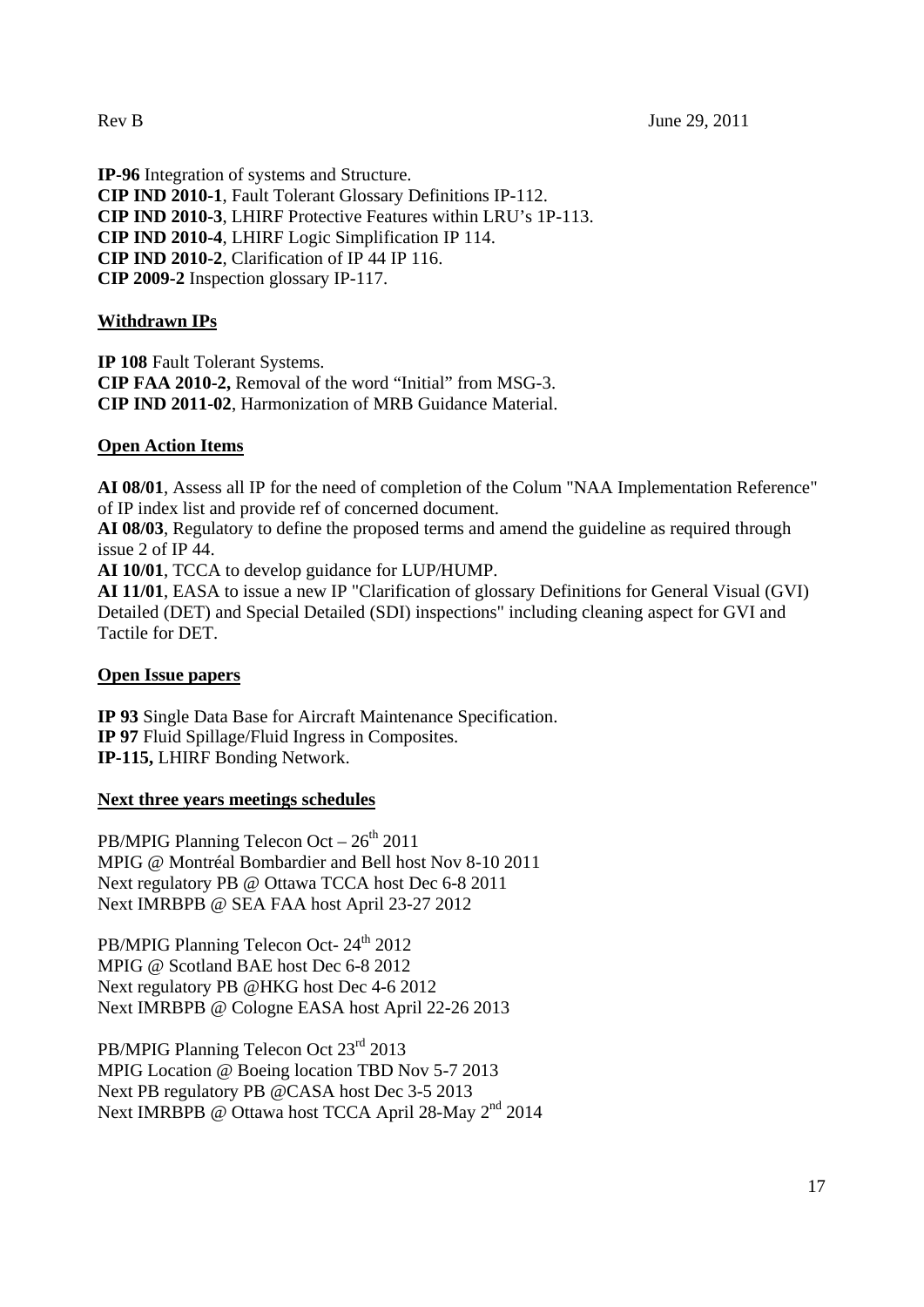Jeff general statement on the format of this meting, the way we did this meeting was held seemed to work well worked well for us and will keep this schedule for next meeting. The meetings will continue to run from Monday – Fridays.

Jeff asks if there are any other round table items.

Carol thanks Jeff for his leadership in this meeting and the leadership shown by all parties involved a very productive meeting.

## **Peter a few comments on Meeting minutes review from Sin 2010.**

## **CIP IND 2010-1: Environment pollution**

- 1. This CIP was cancelled in 2010 SIN with MPIG coming back with a new CIP, which was presented as CIP IND 2010-6, which was discussed at MPIG but was rejected.
- 2. At that meeting Tony gave overview as to why it was cancelled. Strong reactions from the operator community on this subject as there no rules in the ICA regulations on this subject, so this will be a NAA requirement and will not be in any MRBR reports.
- 3. MPIG will not proceed with this item.
- 4. Joel this who thing should be operator agreement issue.
- 5. Cliff has concerns about the ICAO requirements, for the noise issues would fall under the MRBR
- 6. Tony says if there is a feature for those requirements then the current MRB covers it already.

## **IP 105 SHM**

- 1. Peter will continue to report on the status was missed for this meeting and the ATA site will be updated.
- 2. Lorenz –update Airbus looked at and say they are not yet there to incorporated into a PPH 2- 4 years.
- 3. Lorenz- drafting the guide book from SAE. He states that are not in line with the IP 105 and the MSG-2 2009 content and what we agreed it. He has concerns that they are not following what is in the IP and the MSG document.
- 4. Cliff anyone from transport FAA Sandia lab, guide book drive from cert.
- 5. It would be no good if they drifted off so far.
- 6. Francis case by case see what happens.
- 7. Tony would a talk from the IMRBPB help to talk to the chair of SAE help, Lorenz It can't hurt.
- 8. Jeff states that MPIG Lorenz needs to describe in email the problem and we do have a responsibility to insure we can do what we said in IP105, send concerns and how you want to validate.

#### **1P 107 was closed**

1. What did MPIG mean about in optimization, Peter stated that this was not addressed by MPIG, will says it was not address which will be looked at next peter sorry it was missed.